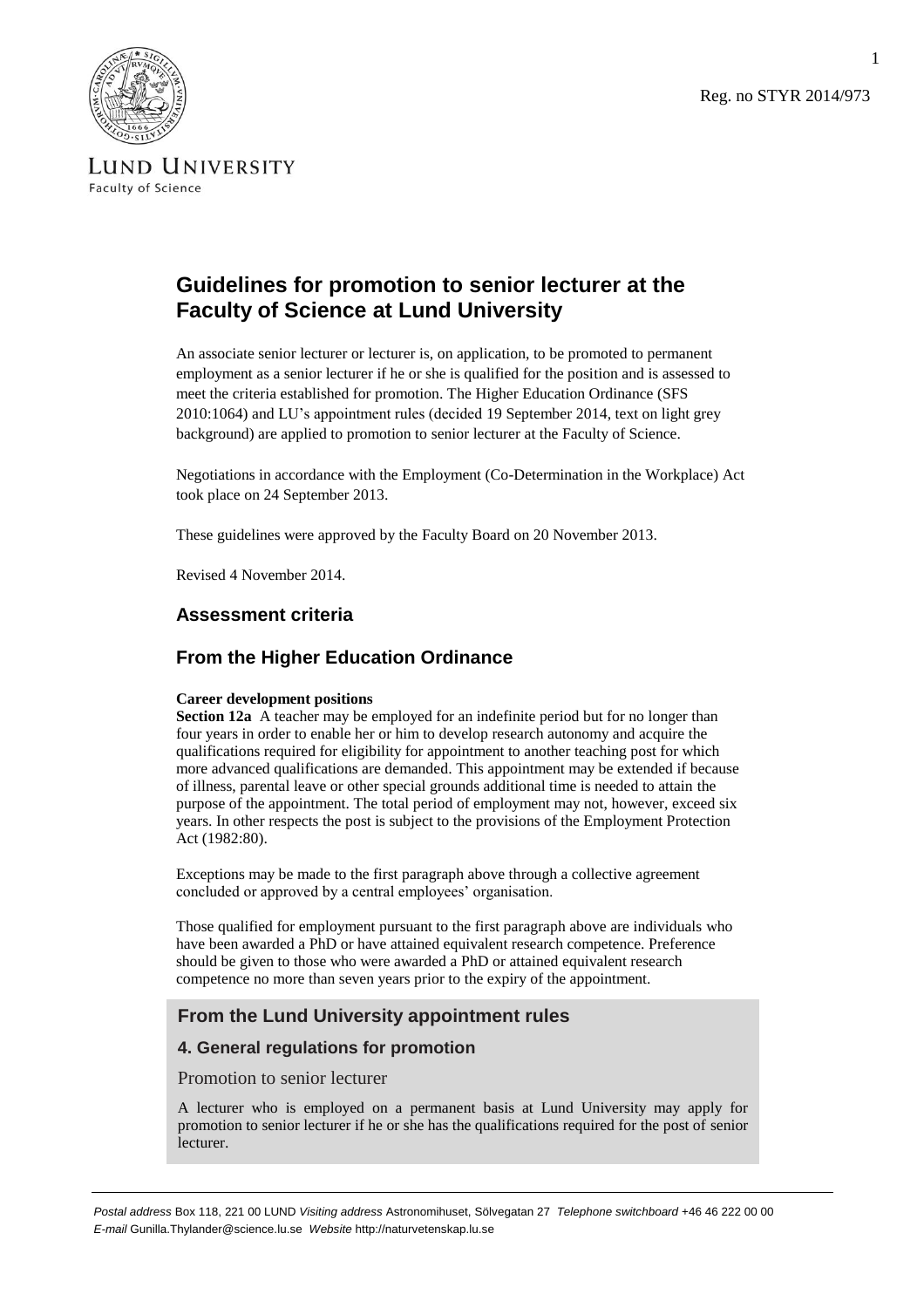The employee shall demonstrate development in teaching or research/artistic expertise, from a general and long-term perspective.

Promotion from employment as associate senior lecturer to employment as senior lecturer

An associate senior lecturer (as of 1 July 2013) is to be appointed on application to a permanent position as senior lecturer if he or she has the required qualifications and is deemed to be suitable with reference to the qualification requirements and assessment criteria included on the person specification. An associate senior lecturer can only apply for promotion once.

The application for promotion is to be submitted to the relevant faculty 3 years and 6 months into the appointment. A decision on promotion or rejection of the application is to be made within three months of the application. In cases of extension due to special circumstances, the application is to be submitted at the latest after 3 years and 6 months of actual service, taking into account that the period of employment must not exceed 6 years and that the application must be submitted 6 months prior to the end of the appointment.

Qualification requirements and assessment criteria for senior lecturers

Those qualified for appointment as a senior lecturer are

1. except in disciplines in the fine, applied or performing arts, a person who has demonstrated teaching expertise and been awarded a PhD or has the corresponding research competence or some other professional expertise that is of value in view of the subject matter of the post and the duties that it will involve, and 2. in disciplines in the fine, applied or performing arts, a person who has demonstrated teaching expertise and been awarded a doctorate in fine, applied or performing arts, has demonstrated artistic expertise or has some other professional expertise that is of value in view of the subject matter of the post and the duties it will involve.

The assessment criteria for appointment as a senior lecturer shall be the degree of the expertise required as a qualification for employment. As much attention shall be given to the assessment of teaching expertise as to the assessment of other qualifying criteria laid down in the first paragraph above. Each higher education institution determines itself what assessment criteria are otherwise to apply to the appointment of a senior lecturer (see Chapter 4 Section 4 HEO ).

To be qualified for employment as a senior lecturer, an individual shall have completed at least five weeks of training in higher education teaching and learning or acquired equivalent knowledge by other means, unless there are valid reasons (see appendix).

*For appointments to senior lecturer, the following shall form the assessment criteria:*

- A good national and international standing as a researcher or artist. The requirement for international experience shall be assessed with consideration to the character and traditions of the subject.
- Good teaching ability, including a good ability to conduct, develop and lead educational activities on different levels and using a variety of teaching methods.
- An ability to supervise doctoral students to achieve a PhD or students on arts programmes to achieve artistic independence.
- An ability to cooperate with wider society and communicate his or her activities.
- A good general ability to lead and develop activities.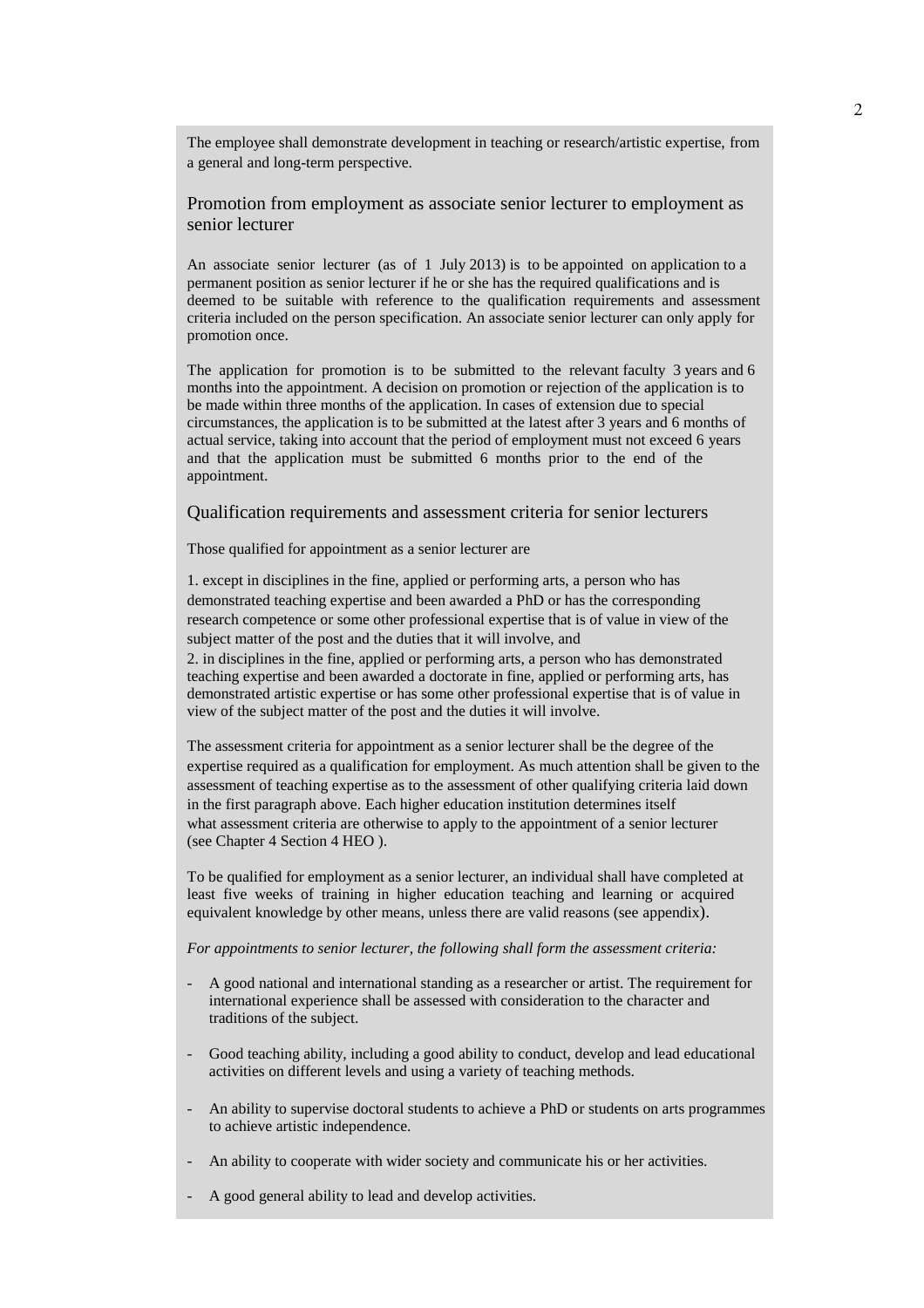# **The following assessment criteria are adopted by the Faculty of Science for promotion to permanent employment as a senior lecturer**

A professional development plan is to be established in order to make the assessment criteria transparent and possible to attain in view of promotion. The employee and his or her line manager are jointly responsible for establishing and following a professional development plan, including annual reviews.

# **A. Well documented research expertise is important for the discipline. The following criteria will be applied:**

- high national and international standing as a researcher
- high-quality publications in international research journals
- independent research profile
- qualifications corresponding to those of a reader
- participation in scholarly conferences or workshops
- research funding from national or international funding bodies

# **B. Well documented teaching expertise. The following criteria will be applied:**

- good subject knowledge and documented experience of teaching at different levels of higher education

- documented ability to develop and renew courses and teaching methods
- documented ability to lead and organise education
- documented ability to supervise Master's and PhD students
- five weeks' training in teaching and learning in higher education or the equivalent

**C. An ability to interact with wider society and provide public information on current research and development.**

**D. An ability to work as a leader in higher education, including leading research projects and participating in decision-making bodies at university, faculty or department level.**